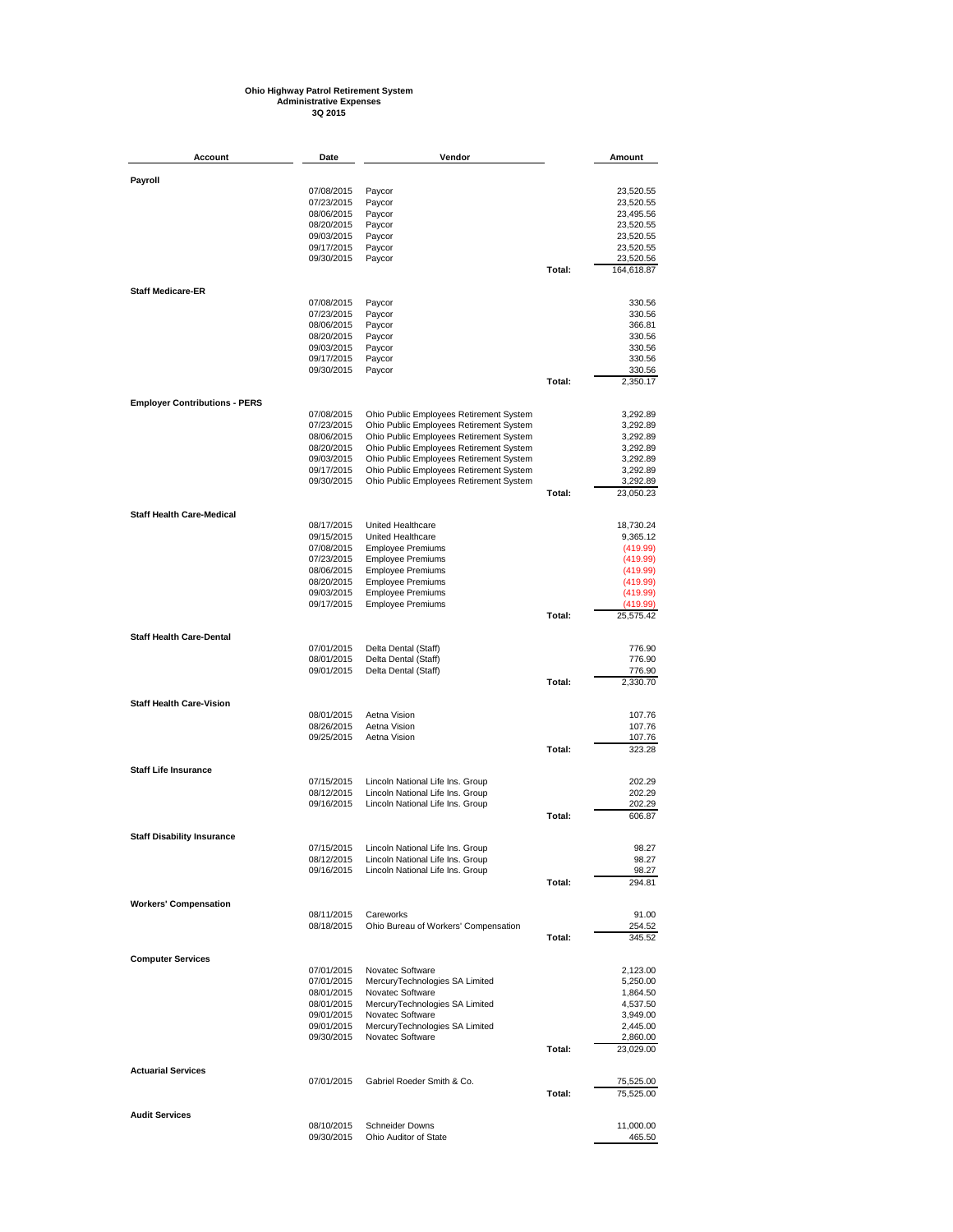|                                           | <b>Ohio Highway Patrol Retirement System</b> |                                                               |        |                      |
|-------------------------------------------|----------------------------------------------|---------------------------------------------------------------|--------|----------------------|
|                                           | <b>Administrative Expenses</b><br>3Q 2015    |                                                               |        |                      |
|                                           |                                              |                                                               | Total: | 11,465.50            |
| <b>Medical Consulting</b>                 |                                              |                                                               |        |                      |
|                                           | 07/06/2015                                   | WorkHealth - Ohio Health                                      |        | 137.00               |
|                                           | 07/28/2015                                   | WorkHealth - Ohio Health                                      |        | 137.00               |
|                                           |                                              |                                                               | Total: | 274.00               |
| <b>Medical Evaluations</b>                |                                              |                                                               |        |                      |
|                                           | 07/16/2015<br>07/28/2015                     | Disability & Impairment Evaluations<br>Orthopedic One Inc     |        | 800.00<br>450.00     |
|                                           | 09/08/2015                                   | Marjorie C. Gallagher M.D.                                    |        | 795.00               |
|                                           |                                              |                                                               | Total: | 2,045.00             |
| <b>Legal Services</b>                     |                                              |                                                               |        |                      |
|                                           | 07/28/2015                                   | <b>Attorney General's Office</b>                              |        | 1,274.57             |
|                                           | 09/17/2015                                   | <b>Tucker Ellis LLP</b>                                       | Total: | 586.10<br>1,860.67   |
|                                           |                                              |                                                               |        |                      |
| <b>Service By Others</b>                  | 07/01/2015                                   | <b>Avalon Benefit Services</b>                                |        | 24.75                |
|                                           | 07/09/2015                                   | Paycor Payroll Service                                        |        | 99.40                |
|                                           | 07/10/2015                                   | <b>Network Solutions</b>                                      |        | 37.99<br>64.40       |
|                                           | 07/24/2015<br>07/28/2015                     | Paycor Payroll Service<br>Kaz Office Systems Specialists, LLC |        | 150.00               |
|                                           | 08/01/2015                                   | <b>Avalon Benefit Services</b>                                |        | 24.75                |
|                                           | 08/07/2015                                   | Paycor Payroll Service                                        |        | 71.02                |
|                                           | 08/11/2015<br>08/21/2015                     | GoDaddy.com<br>Paycor Payroll Service                         |        | 69.99<br>68.26       |
|                                           | 09/01/2015                                   | <b>Avalon Benefit Services</b>                                |        | 24.75                |
|                                           | 09/04/2015                                   | Paycor Payroll Service                                        |        | 78.26                |
|                                           | 09/09/2015<br>09/18/2015                     | Ohio Mobile Shredding<br>Paycor Payroll Service               |        | 46.04<br>68.26       |
|                                           |                                              |                                                               | Total: | 827.87               |
|                                           |                                              |                                                               |        |                      |
| <b>Education-Trustees</b>                 | 07/10/2015                                   | <b>Opal Financial Group</b>                                   |        | 1,294.02             |
|                                           | 07/10/2015                                   | <b>NCPERS</b>                                                 |        | 650.00               |
|                                           | 09/15/2015                                   | <b>Opal Financial Group</b>                                   | Total: | 300.00               |
|                                           |                                              |                                                               |        | 2,244.02             |
| <b>Education-Staff</b>                    |                                              |                                                               |        |                      |
|                                           | 07/10/2015                                   | <b>NCPERS</b>                                                 | Total: | 650.00<br>650.00     |
|                                           |                                              |                                                               |        |                      |
| <b>Membership Outreach</b>                | 07/10/2015                                   | GFS                                                           |        | 38.07                |
|                                           | 07/15/2015                                   | Retirees' Association                                         |        | 12.00                |
|                                           | 07/31/2015                                   | Mark Atkeson                                                  |        | 197.80               |
|                                           | 08/31/2015<br>09/30/2015                     | Mark Atkeson<br>Mark Atkeson                                  |        | 342.70<br>295.55     |
|                                           |                                              |                                                               | Total: | 886.12               |
|                                           |                                              |                                                               |        |                      |
| Printing                                  | 09/20/2015                                   | Ricoh                                                         |        | 486.67               |
|                                           |                                              |                                                               | Total: | 486.67               |
| <b>Postage and Supplies</b>               |                                              |                                                               |        |                      |
|                                           | 07/10/2015                                   | Pitney Bowes Inc                                              |        | 130.98               |
|                                           | 08/04/2015                                   | Pitney Bowes Inc                                              |        | 50.00                |
|                                           | 08/10/2015                                   | Pitney Bowes Inc<br>Pitney Bowes Inc                          |        | 500.00<br>105.00     |
|                                           | 09/03/2015<br>09/24/2015                     | Pitney Bowes Inc                                              |        | 500.00               |
|                                           | 09/28/2015                                   | Pitney Bowes Inc                                              |        | 1.00                 |
|                                           |                                              |                                                               | Total: | 1,286.98             |
| <b>Telecommunications Services</b>        |                                              |                                                               |        |                      |
|                                           | 07/15/2015                                   | <b>Time Warner Cable</b>                                      |        | 831.00               |
|                                           | 08/01/2015<br>09/01/2015                     | <b>Time Warner Cable</b><br>Time Warner Cable                 |        | 1,434.34<br>1,126.55 |
|                                           |                                              |                                                               | Total: | 3,391.89             |
| <b>Computer Services - Offsite Server</b> |                                              |                                                               |        |                      |
|                                           | 08/01/2015                                   |                                                               |        | 300.00               |
|                                           | 09/01/2015                                   |                                                               |        | 300.00               |
|                                           | 09/23/2015                                   |                                                               | Total: | 300.00<br>900.00     |
|                                           |                                              |                                                               |        |                      |
| <b>Rent Expense</b>                       | 08/01/2015                                   | <b>Triangle Commercial Properties</b>                         |        | 3,980.17             |
|                                           | 09/01/2015                                   | <b>Triangle Commercial Properties</b>                         |        | 3,980.17             |
|                                           | 09/23/2015                                   | <b>Triangle Commercial Properties</b>                         |        | 3,980.17             |
|                                           |                                              |                                                               | Total: | 11,940.51            |
| <b>Office Supplies</b>                    |                                              |                                                               |        |                      |
|                                           | 07/08/2015                                   | Office City                                                   |        | 70.14                |
|                                           | 07/10/2015<br>07/10/2015                     | Meijer<br>Amazon.com                                          |        | 32.09<br>42.96       |
|                                           | 07/31/2015                                   | Culligan                                                      |        | 28.50                |
|                                           | 08/11/2015                                   | Desi                                                          |        | 31.20                |
|                                           | 08/11/2015<br>08/25/2015                     | <b>Toner Store</b><br>Office City                             |        | 37.35<br>110.29      |
|                                           | 08/31/2015                                   | Culligan                                                      |        | 27.50                |